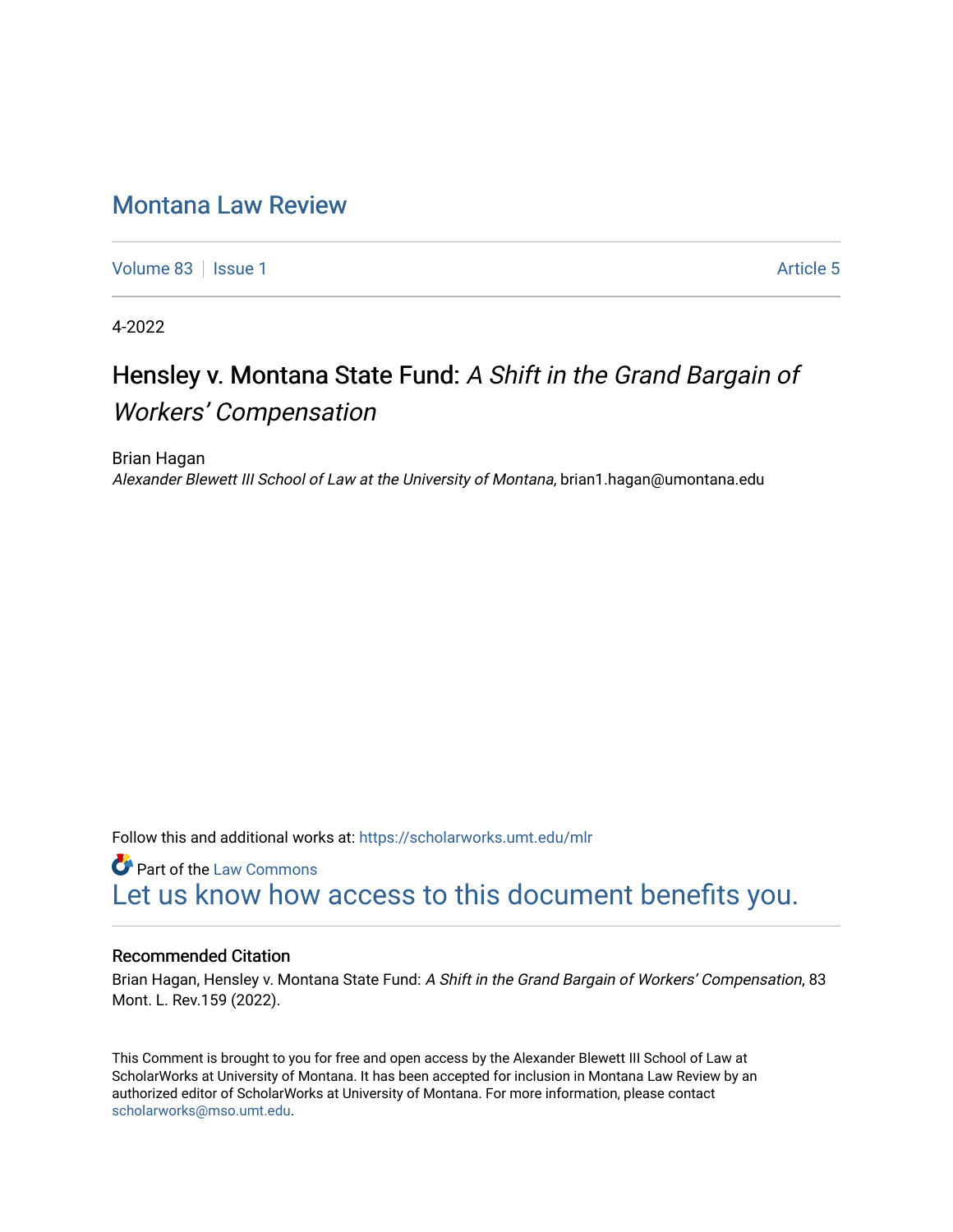# *HENSLEY V. MONTANA STATE FUND***: A SHIFT IN THE GRAND BARGAIN OF WORKERS' COMPENSATION**

#### **Brian Hagan\***

# I. INTRODUCTION

The general purpose of workers' compensation in Montana "is to provide, without regard to fault, wage loss and medical benefits to a worker suffering from a work-related injury or disease."<sup>1</sup> The comprehensive system offers a variety of benefits tailored to the circumstances of the injured party, ranging from prescription coverage2 to burial expenses.3 In *Hensley v. Montana State Fund*, 4 appellant Susan Hensley received disability benefits as well as medical care, including surgery, for her on-the-job shoulder injury with Polson Ambulance.5 If not for a change to the Workers' Compensation Act (the Act) in 2011, Hensley would have qualified for an additional benefit called an impairment award.6 The issue before the Court was whether section 39-71-703(2) of the Act violated Hensley's right to equal protection by not providing her an impairment award.7 The Court held that classifying injured workers by the severity of their injury rationally related to the statute's legitimate objective of providing impairment awards to those with significant loss of physical function.8

This Note examines the impact the Court's decision in *Hensley* has on Montana law. Specifically, this note assesses the sea change in deference to legislative cost containment policy and an increasingly fragmented framework of remedies for injured workers, which in turn exposes employers to unexpected liabilities. In Part II, this Note addresses *Hensley*'s background, explaining the pertinent change made to the Act and how the revision affected Hensley's circumstances. Part II concludes by summarizing the lower court's holding. Part III reviews the methodology used by the Montana Supreme Court in deciding the constitutionality of the statute and ex-

<sup>\*</sup> Brian Hagan, J.D. Candidate, Alexander Blewett III School of Law at the University of Montana, Class of 2023.

<sup>1.</sup> MONT. CODE ANN. § 39-71-105(1) (2019).

<sup>2. § 39-71-727.</sup>

<sup>3. § 39-71-725.</sup>

<sup>4. 477</sup> P.3d 1065 (Mont. 2020) (plurality).

<sup>5.</sup> *Id.* at 1068–69 (plurality).

<sup>6.</sup> *Id.* at 1069–70 (plurality).

<sup>7.</sup> *Id.* at 1069 (plurality). S*ee generally* MONT. CONST. art. II, § 4 ("No person shall be denied the equal protection of the laws.").

<sup>8.</sup> *Hensley*, 477 P.3d at 1076, 1078–79 (plurality).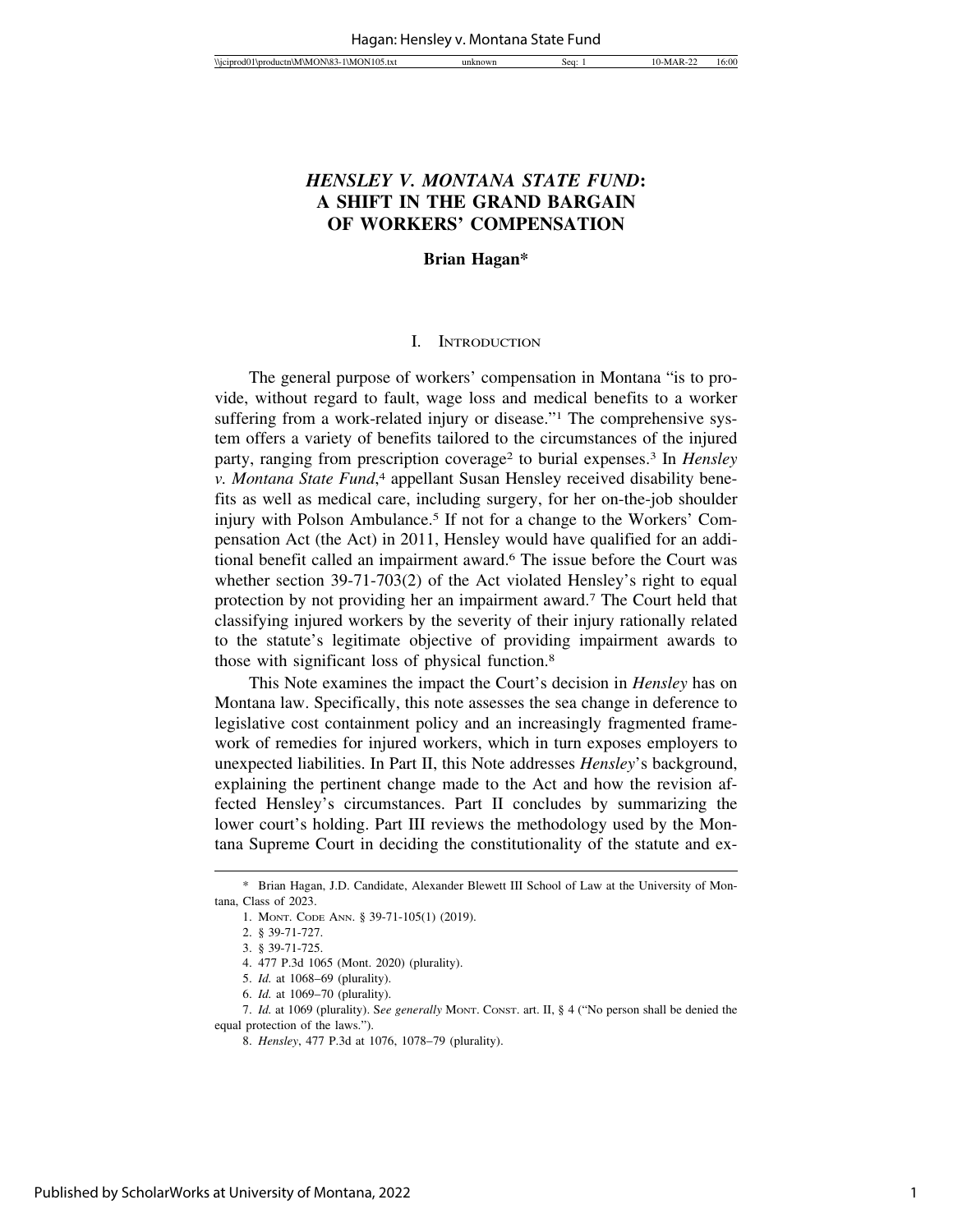plores how the plurality opinion and Justice Gustafson's dissent reached different conclusions using the same approach. Part IV discusses Justice Sandefur's dissent related to the *quid pro quo* foundation of workers' compensation law, and Justice Shea's special concurrence. This Note concludes by asserting that future litigation is unavoidable until lost benefits underlying the promise of workers' compensation restore to both employees and employers.

#### II. BACKGROUND

# *A. Impairment Awards and the Revision of the Workers' Compensation Act*

An impairment award is compensation for a worker's "loss of physical function to his or her body."9 This is distinguishable from any monetary benefits an injured party may receive related to that worker's inability to work.10 The impairment award recognizes the cost of an injury beyond the workplace.11

Impairment awards are not a new convention of the Montana workers' compensation benefit structure. These awards have gone under other names, such as dismemberment indemnity awards or disability benefit awards,<sup>12</sup> but the provision of compensation for the loss of physical function unrelated to wage loss co-extends with the history of the Act.13

Before 2011, all injured employees who sustained a permanent bodily impairment were eligible for an award as compensation under § 39-71- 703.14 Workers with wage loss as a result of an injury received permanent partial disability (PPD) awards.15 Workers who did not suffer wage loss as a result of an injury received impairment awards.16 The difference in these awards was that injured workers with wage loss received compensation in the form of an increased permanent impairment rating based on certain factors such as age and type of labor.<sup>17</sup> Injured workers with and without wage loss, however, received a permanent impairment rating.<sup>18</sup>

The legislature required the use of the latest edition of the *American Medical Association (AMA) Guides to the Evaluation of Permanent Impair-*

13. *Id.*

<sup>9.</sup> Rausch v. State Comp. Ins. Fund, 54 P.3d 25, 30 (Mont. 2002).

<sup>10.</sup> *Id.* 11. *Id.*

<sup>12.</sup> *Hensley*, 477 P.3d at 1094–96 (Sandefur, J., dissenting).

<sup>14.</sup> MONT CODE ANN. § 39-71-703 (2009).

<sup>15. § 39-71-703(1).</sup>

<sup>16. § 39-71-703(2).</sup>

<sup>17. § 39-71-703(5).</sup>

<sup>18. § 39-71-703.</sup>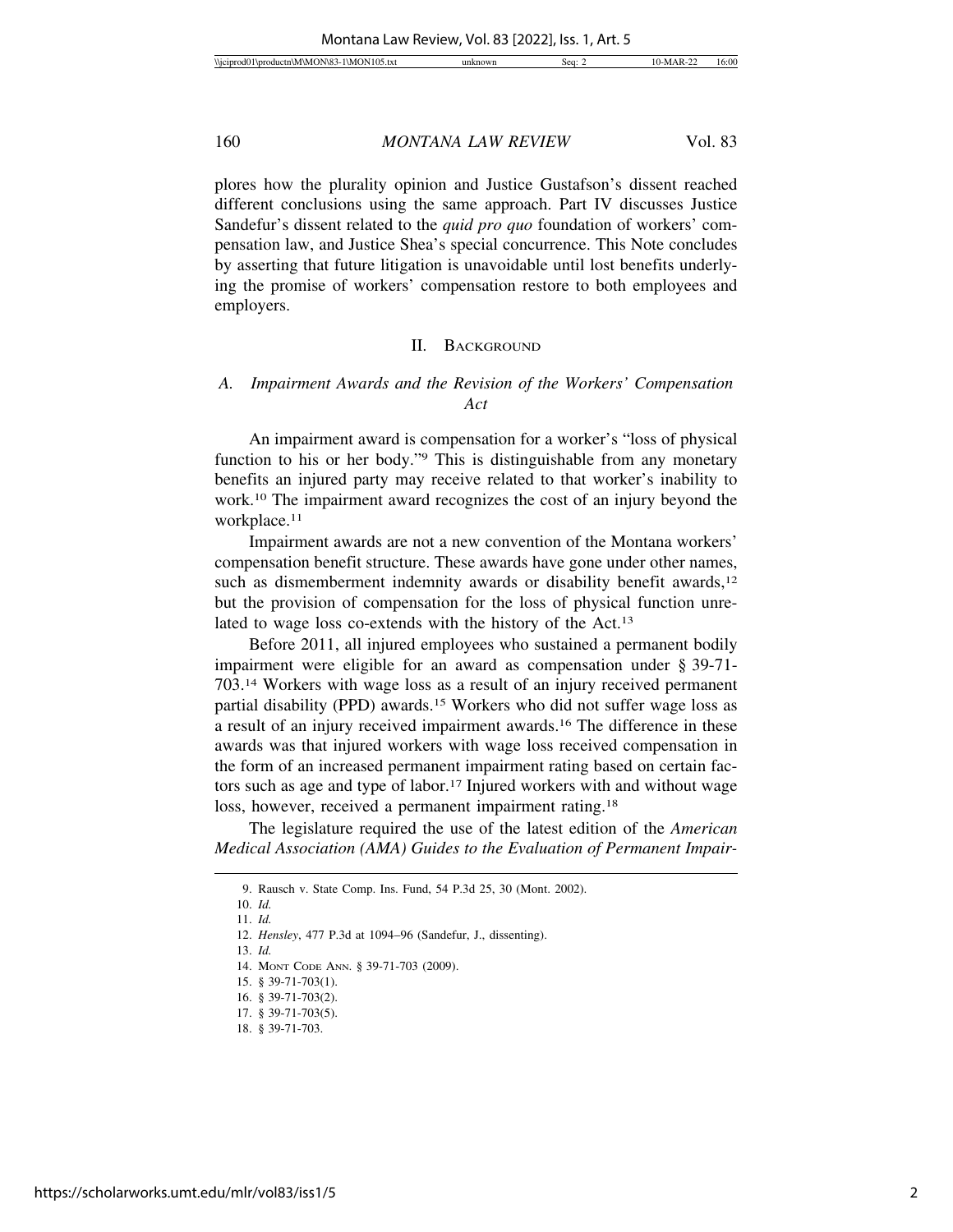*ment* (the *Guides*) for determining the baseline impairment rating.19 The *Guides* define an impairment rating as an estimated permanent loss of function, expressed as a percentage, of the whole person not to exceed 100%.20 This percentage, multiplied by two-thirds of the injured worker's weekly wages,<sup>21</sup> and 375 (an imputed number of weeks that the award covered), resulted in the award amount given to the worker.<sup>22</sup>

A 2011 revision to the Act revoked this benefit for a class of injured workers.23 Beginning with the sixth edition of the *Guides*, the AMA introduced a new classification system for injured workers: impairment classes.24 These classes were the AMA's attempt to corral disparate injuries into five classes of severity ranging from zero ("no functional problem") to four ("complete problem with total functional loss").25 The classes considered injury attributes such as when symptoms presented ("Class  $2 = Symp$ toms with normal activity (independent)") or objective medical findings ("Class  $4 = \text{Very Severe Problem}$ ").<sup>26</sup> The 2011 revised statute, which remains unchanged, provided an impairment award only to those injured workers in impairment Class Two or greater.<sup>27</sup> Such qualified workers then proceeded to the step which used the percentage permanent impairment rating to calculate their award.28 The result was injured workers with an impairment Class One, even if they had a whole person percentage impairment rating greater than zero, did not receive an award.29

#### *B. The Impact of the Act Revision on* Hensley

Susan Hensley's doctor rated her shoulder injury as a 4% whole person impairment.30 Using the new grid provided by the *Guides*, her doctor placed her in impairment Class One.<sup>31</sup> Before the 2011 revision, Hensley would

31. *Id.*

<sup>19. § 39-71-703(1)(</sup>b).

<sup>20. § 39-71-703;</sup> Hensley v. Mont. State Fund, 477 P.3d 1065, 1071 (Mont. 2020) (plurality).

<sup>21. § 39-71-703(6).</sup>

<sup>22. § 39-71-703(3).</sup>

<sup>23.</sup> *Hensley*, 477 P.3d at 1096 (Sandefur, J., dissenting).

<sup>24.</sup> *Id.* at 1071 (plurality).

<sup>25.</sup> *Id.* at 1070 (plurality) (quoting AMERICAN MEDICAL ASSOCIATION, GUIDES TO THE EVALUATION OF PERMANENT IMPAIRMENT 11 (6th ed. 2007)).

<sup>26.</sup> Appellee Montana State Fund's Answer Brief at 27, *Hensley v. Mont. State Fund*, 2020 WL 1092296 (Mont. Feb. 10, 2020) (No. DA 19–0523).

<sup>27.</sup> MONT. CODE ANN. § 39-71-703(2) (2011); MONT. CODE ANN. § 39-71-703(2) (2019).

<sup>28.</sup> MONT. CODE ANN. § 39-71-703 (2011) (The number of imputed weeks increased to 400 with this revision of the statute).

<sup>29. § 39-71-703.</sup>

<sup>30.</sup> *Hensley*, 477 P.3d at 1080 (Gustafson, J., dissenting).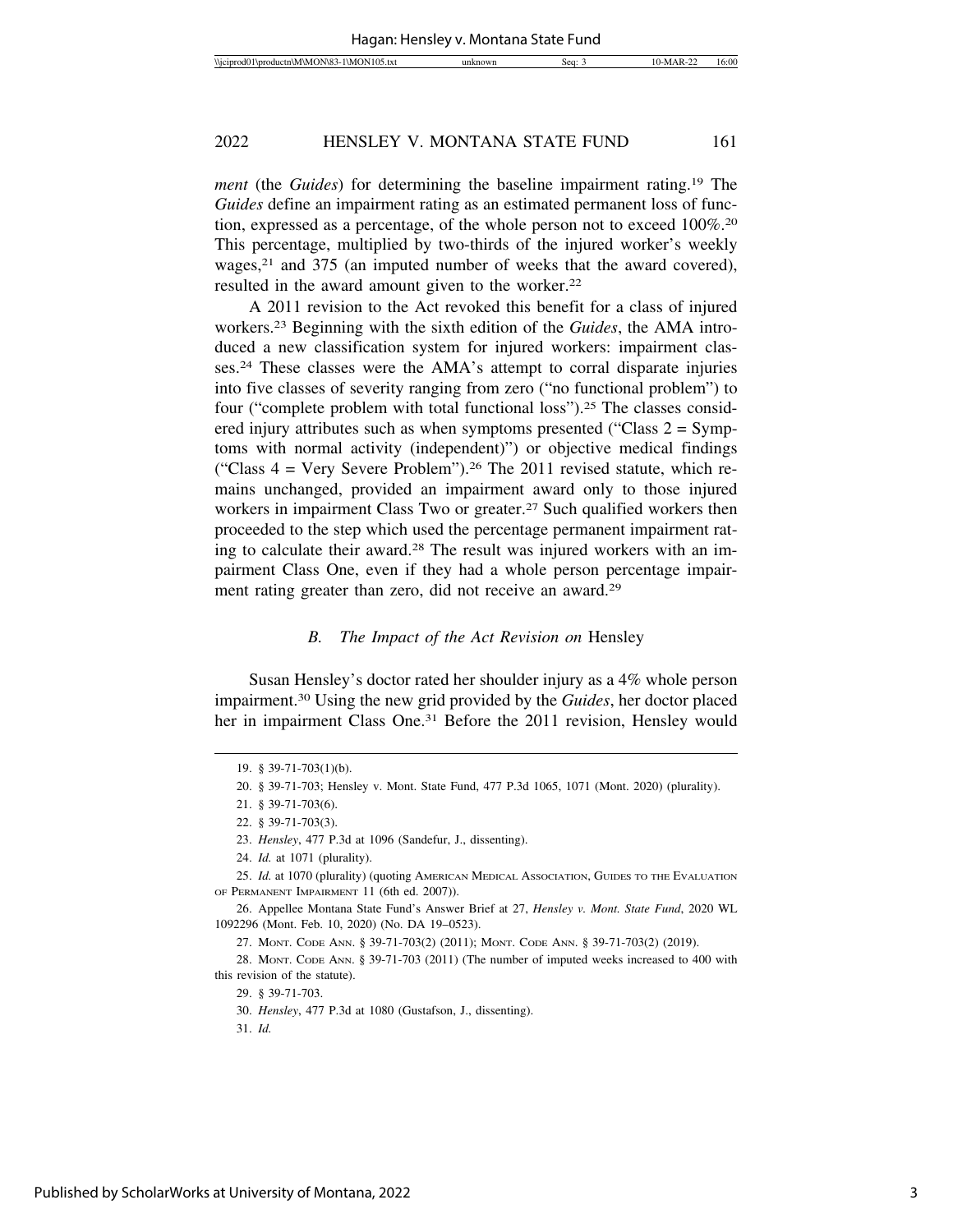have received a \$5,192 impairment award.<sup>32</sup> Because of the revision, she was not entitled to an impairment award.<sup>33</sup>

Hensley brought suit in the Montana Workers' Compensation Court (WCC).34 With the exception of some regulatory matters, the WCC is the court of original jurisdiction for claims arising under the Act in Montana.35 Hensley asserted the statute violated equal protection because workers in impairment Class One did not qualify for an award, while those in Class Two or greater did.36 The WCC granted summary judgment for Montana State Fund (MSF), the insurer, finding the impairment classes were not situated similarly, and even if they were, the government had a rational basis for treating them differently.37

The WCC declined to rule on Hensley's second claim.38 Hensley asserted the statute, as revised, "undercuts the *quid pro quo* on which the WCA is based, thereby violating her right to due process under Mont. Const. art II, § 17."39 *Quid pro quo* in workers' compensation parlance refers to the compromise between employers and employees that keeps the program sustainable.40 Except for some statutory carve-outs, all Montana employers must participate in the program.<sup>41</sup> Because the Act is the exclusive remedy for injured employees, employers avoid the potential for more extensive damages if left to defend themselves against tort actions.42 Conversely, injured employees may not receive the significant damage awards of tort suits, but they know they will always receive something.43 The WCC declined to rule on the due process claim, reasoning that instead, the district court should review Hensley's claim in a tort action.<sup>44</sup>

36. Order Granting Respondents' Motion, *supra* note 34, ¶ 23. **R**

38. *Id.* ¶ 63.

39. *Id.* ¶ 23; MONT. CONST. art. II, § 17 ("No person shall be deprived of life, liberty, or property without due process of law.").

40. Hensley v. Mont. State Fund, 477 P.3d 1065, 1096 (Mont. 2020) (Sandefur, J., dissenting).

41. *See* MONT. CODE ANN. § 39-71-401 (2019).

42. Stratemeyer v. Lincoln County, 915 P.2d 175, 179 (Mont. 1996) (citations omitted) (*Stratemeyer II*); MONT. CODE ANN. § 39-71-411.

43. *Stratemeyer II*, 915 P.2d at 179.

44. Order Granting Respondents' Motion, *supra* note 34, ¶ 63. *See also* Buerkley v. Aspen Mead- **R** ows LP, 980 P.2d 1046, 1049 (Mont. 1999) ("[W]here injuries are outside the scope of those covered by the Act, there is no *quid pro quo* and, therefore, the exclusive remedy is unavailable as a defense to tort claims.").

<sup>32.</sup> *Id.*

<sup>33.</sup> *Id.* at 1069 (plurality).

<sup>34.</sup> Order Granting Respondents' Motion for Summary Judgment ¶ 62, *Hensley v. Mont. State Fund*, No. 2013-3235 (Mont. Workers' Comp. Ct. Aug. 22, 2019), https//perma.cc/QFE6-WZXR [hereinafter Order Granting Respondents' Motion].

<sup>35.</sup> *General Information About the Court*, Mont. Dep't of Labor and Indus. Workers' Comp. Court, https://perma.cc/RKM6-KWWH (last visited Nov. 13, 2021).

<sup>37.</sup> *Id.* ¶ 62.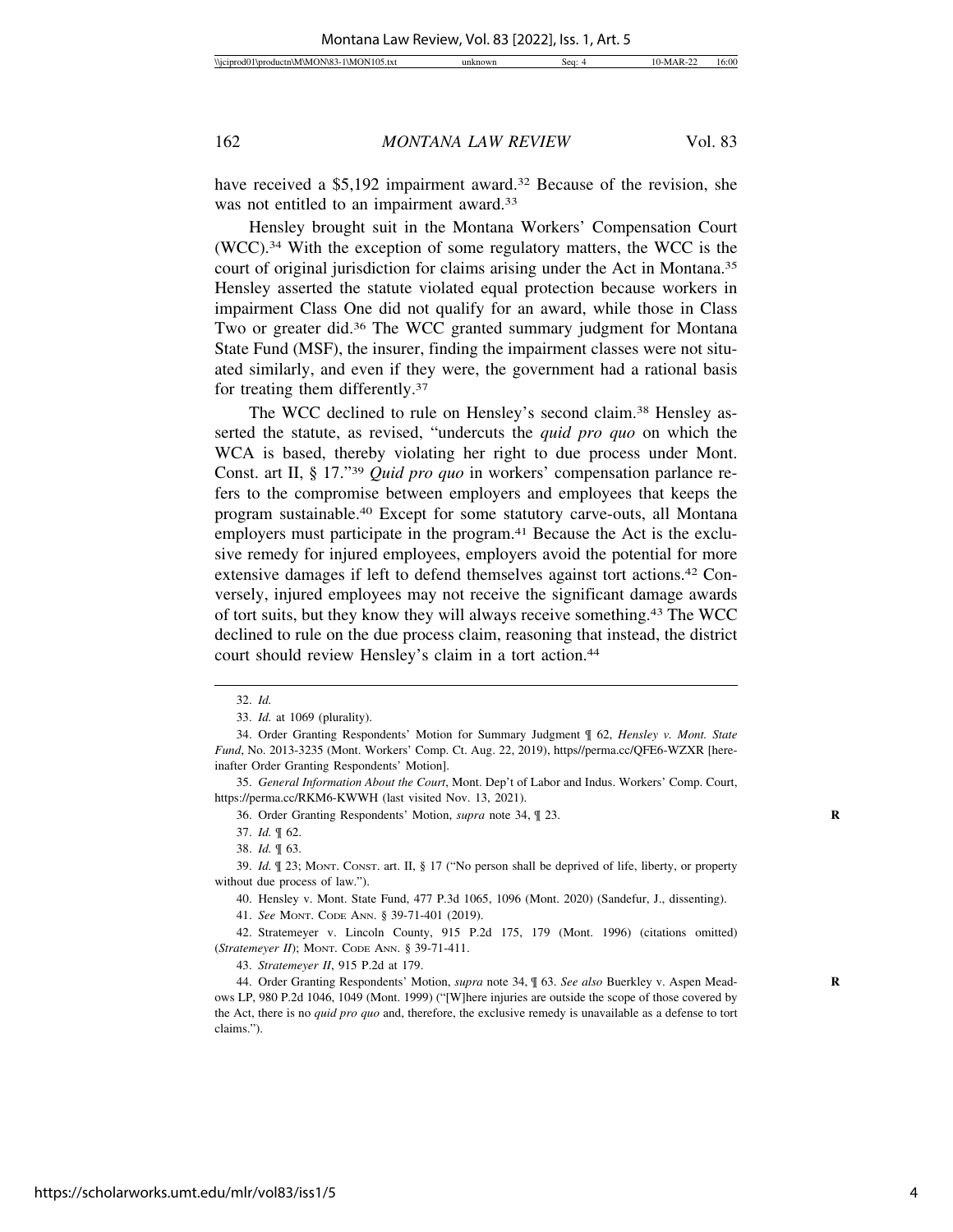# III. THE CONSTITUTIONALITY OF MONTANA CODE ANNOTATED § 39-71-703 AND JUSTICE GUSTAFSON'S DISSENT

#### *A. The Montana Supreme Court's Equal Protection Analysis*

On appeal to the Montana Supreme Court, Hensley brought only the equal protection claim the WCC dismissed.45 The Court uses a three-step process in reviewing an equal protection claim.46 This section will discuss how the Court dealt with each step.

First, the Court must "identify the different classes involved and determine whether they are similarly situated."47 The task is to isolate the factor that potentially discriminates unconstitutionally and find whether the two classes are indistinguishable if that factor is removed.48 In *Hensley*, the factor was impairment class, and the classes were (1) injured workers with an impairment Class One and (2) injured workers with an impairment Class Two or greater.49 While the WCC relied on the severity of the injuries in determining the classes were not similarly situated,50 the plurality in *Hensley* found that when § 39-71-703(2) of the Workers' Compensation Act, the pertinent statute, was construed without the isolated factor (impairment class), the workers were similarly situated in that they all had an impairment and all were eligible for an award.<sup>51</sup>

Second, the Court chooses the appropriate level of scrutiny to test the constitutionality of the statute.52 In *Hensley*, the Court chose the rational basis level of scrutiny.53 Court precedent dictates the use of rational basis scrutiny, the most deferential level of scrutiny, for workers' compensation cases because no fundamental right is affected and no suspect classes are involved.54 Under this level of scrutiny, "a statute is presumed constitutional, and, if the policy behind a law is unclear, a court may consider any

49. *Id.*

51. *Hensley*, 477 P.3d at 1074.

<sup>45.</sup> Appellant's Brief at 3–4, *Hensley v. Mont. State Fund*, 2020 WL 1092294 (Mont. Jan. 10, 2020) (No. DA 19–0523).

<sup>46.</sup> Henry v. State Comp. Ins. Fund, 982 P.2d 456, 461–62 (Mont. 1999).

<sup>47.</sup> *Id.* at 461 (citation omitted).

<sup>48.</sup> Hensley v. Mont. State Fund, 477 P.3d 1065, 1073 (plurality).

<sup>50.</sup> Order Granting Respondents' Motion, *supra* note 34, ¶¶ 55–56. **R**

<sup>52.</sup> *Id.* at 1073.

<sup>53.</sup> *Id.* at 1074.

<sup>54.</sup> *See, e.g.*, Duane C. Kohoutek, Inc. v. State, 417 P.3d 1105, 1110 (Mont. 2018); Stratemeyer v. Lincoln County, 855 P.2d 506, 509 (Mont. 1993) (*Stratemeyer I*). An example of a fundamental right in Montana is the right to a clean and healthful environment. Sunburst Sch. Dist. No. 2 v. Texaco, Inc., 165 P.3d 1079, 1092 (Mont. 2007). Some examples of suspect classes are race or national origin. Davis v. Union Pac. R.R., 937 P.2d 27, 31 (Mont. 1997).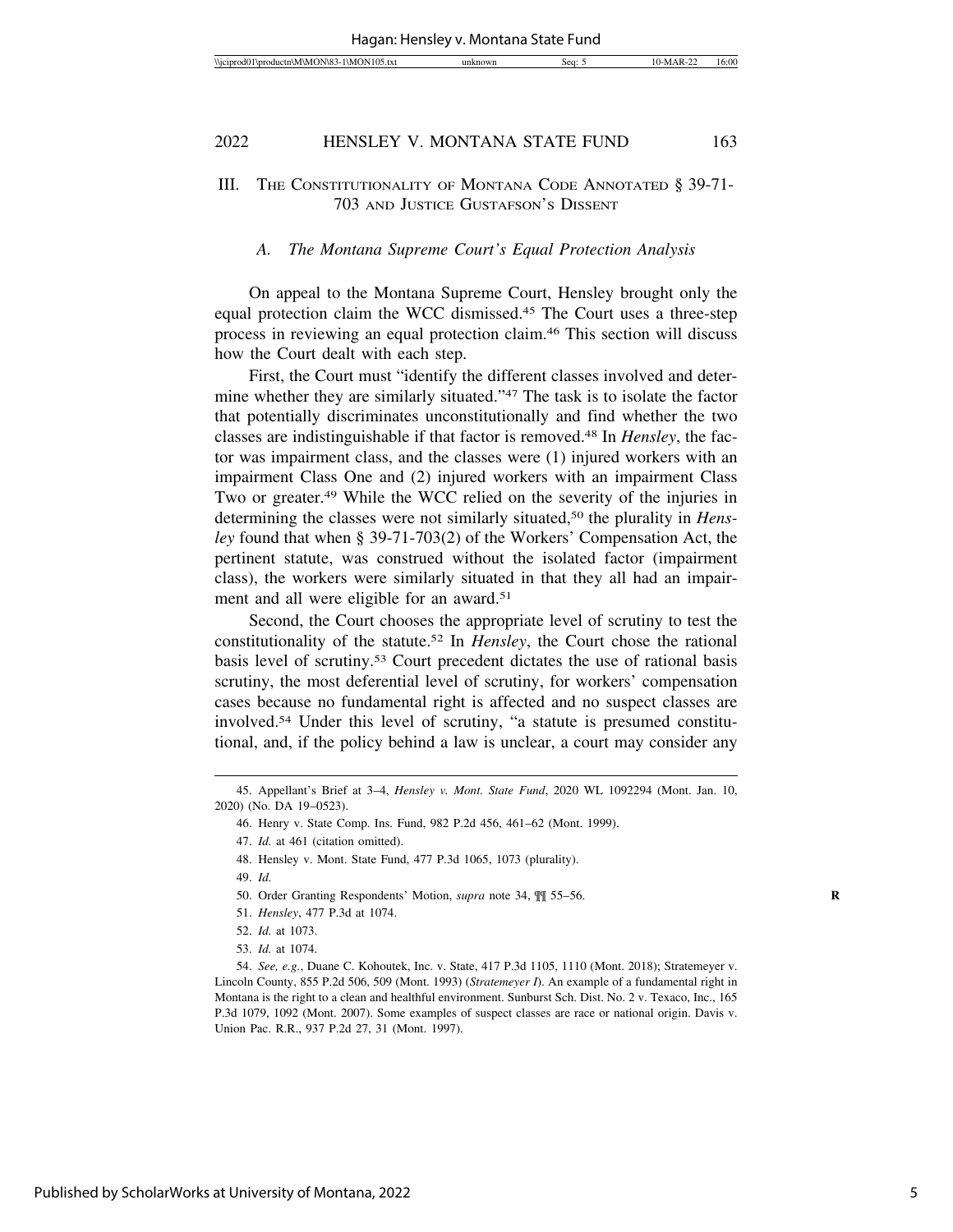possible legitimate purpose that the court can conceive to uphold the statute."55

Third, the Court applies the level of scrutiny when analyzing the statute.56 Once the rational basis level of scrutiny is chosen, whether the objective of the statute in question is legitimate is the first hurdle in a two-part test that follows.57 The plurality noted that the Court previously held impairment awards served a legitimate purpose by recognizing the cost of simply losing a percentage of function in one's body.58 In considering why the impairment award eligibility began with Class Two, the plurality foreshadowed its confidence in the *Guides* by vouching for the "interest in providing benefits that bear a reasonable relationship to the actual functional loss a worker sustains."59 The plurality buttressed this logic by using the *Guides*' definition of *impairment*—a "significant' deviation or loss."60

A rational relationship between the classification and the objective of the statute is the final hurdle in testing constitutionality.61 The plurality found the statute, as amended, constitutional because using impairment classes to gauge the severity of an injury had a rational relationship to the legitimate objective of the statute.62 It found the government had a legitimate interest in ensuring the most severely injured, those who could not function normally, benefited from impairment awards.<sup>63</sup> Although acknowledging the imprecision of the *Guides*' impairment classes, the plurality consented to the government's reliance on the methodology, inferring that while the impairment classes may have been imperfect, they were the strongest attempt in an imperfect science to rate the severity of an injury.<sup>64</sup> Therefore, the use of impairment class rationally related to the legitimate objective of providing significantly injured workers impairment awards.65 Ultimately, the plurality held  $\S$  39-71-703(2) was constitutional.<sup>66</sup>

66. *Id.* at 1077–79.

<sup>55.</sup> William Mac Morris, Note, *A Lack of Deference: Rational Basis with Bite in* Caldwell v. MACO Workers' Compensation Trust, 73 MONT L. REV. 417, 419 (2012).

<sup>56.</sup> *Hensley*, 477 P.3d at 1073.

<sup>57.</sup> *Id.* at 1074 (citation omitted).

<sup>58.</sup> *Id.* at 1075–76 (citing Rausch v. State Comp. Ins. Fund, 54 P.3d 25, 30 (Mont. 2002)).

<sup>59.</sup> *Id.* at 1076.

<sup>60.</sup> *Id.* (quoting AMERICAN MEDICAL ASSOCIATION, GUIDES TO THE EVALUATION OF PERMANENT IMPAIRMENT 11 (6th ed. 2007)).

<sup>61.</sup> *Id.*

<sup>62.</sup> *Id.* at 1078–79.

<sup>63.</sup> *Id.* at 1076.

<sup>64.</sup> *Id.* at 1077–78.

<sup>65.</sup> *Id.* at 1078.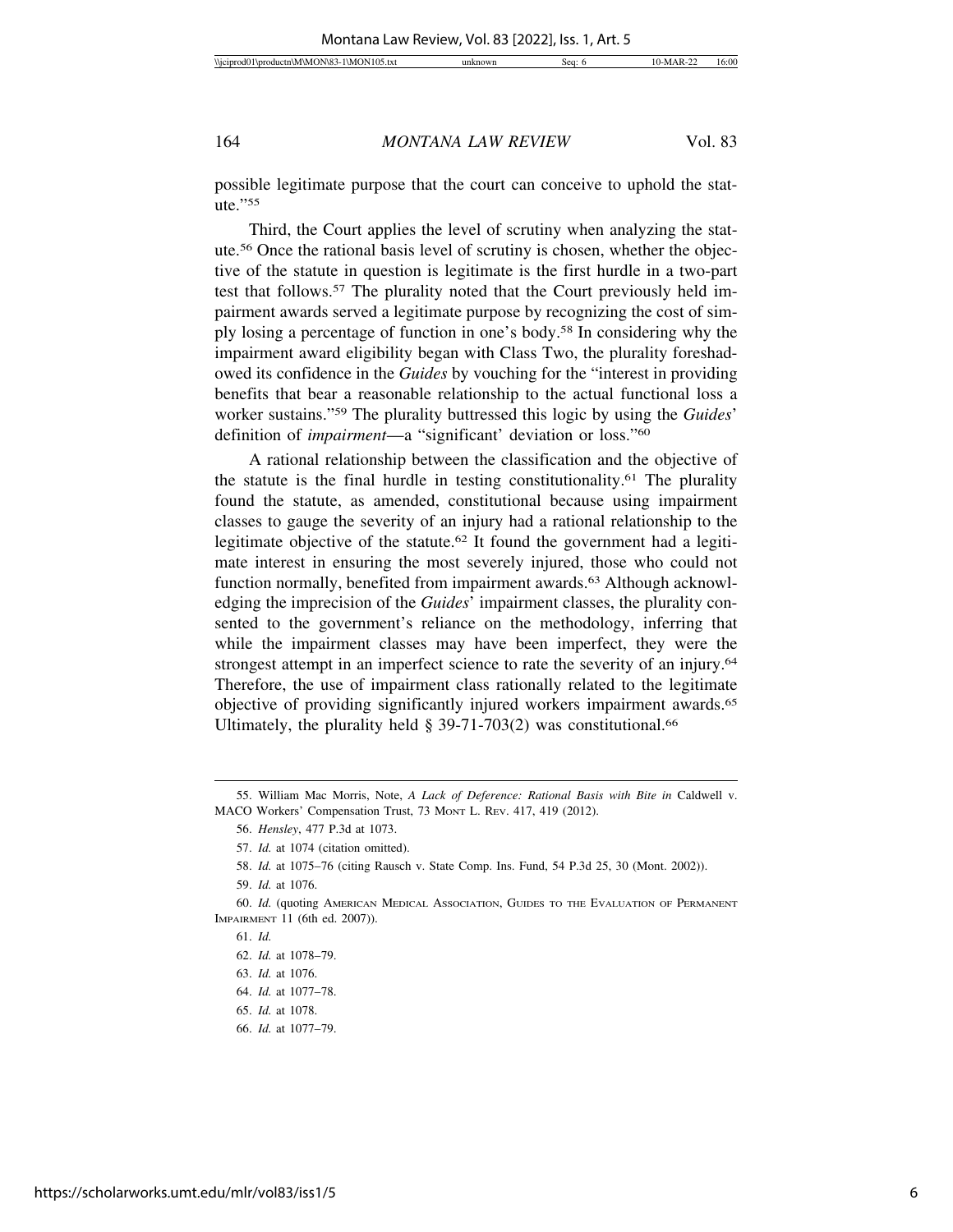#### *B. Justice Gustafson's Dissent*

In her dissent, Justice Gustafson raised two arguments as to why the plurality opinion was faulty. First, Justice Gustafson asserted there was no legitimate objective in the statute, as amended, because revoking benefits from one class—Class One—to tailor them toward a different class—Class Two or greater—was found unallowable in *Caldwell v. MACo Workers' Compensation Trust*. 67 The second argument asserted that the admittedly unverified nature of the impairment classes implied an arbitrary methodology.68

The Court in *Caldwell* held that revoking training benefits from those eligible for Social Security was arbitrary because age does not rationally relate to a worker's "ability or willingness to return to work."69 MSF, as amicus, argued the associated cost savings enabled the workers' compensation program to tailor benefits to those with the greatest need.70 The *Caldwell* Court rejected what it hinted as being age discrimination, and found no precedent for such a policy.71 In contrast, Justice Baker's dissent agreed that providing limited resources to those of working age, rather than those statutorily recognized as retired, was a legitimate government objective.72 She found that using eligibility for Social Security as a "line of demarcation" rationally related to such an objective.73

In *Hensley*, Justice Gustafson applied focus consistent with *Caldwell* on the cost containment considerations of the revision to  $\S 39-71-703(2)$ .<sup>74</sup> In contrast, the plurality opinion, penned by Justice Baker, focused on (1) the objective of the statute as revised—to provide impairment awards to injured workers with *significant* loss of function and (2) the classification system used to distinguish such workers based on the relative severity of injury.75 *Hensley*'s departure from *Caldwell* signals that this Court is amenable to cost-containment as justification for disparate treatment in situations where a rational "line of demarcation"76 separates degrees of need.

<sup>67.</sup> *Id.* at 1079 (Gustafson, J., dissenting) (citing Caldwell v. MACo Workers' Comp. Trust, 256 P.3d 923, 929–30 (Mont. 2011)).

<sup>68.</sup> *Id.* at 1090–93 (Gustafson, J., dissenting).

<sup>69. 256</sup> P.3d at 931.

<sup>70.</sup> Amicus Brief at 15–23, *Caldwell v. MACo Workers' Comp. Trust*, 2010 WL 4733968 (Mont. Nov. 12, 2010) (No. DA 10-0427).

<sup>71.</sup> *Caldwell*, 256 P.3d at 930–31.

<sup>72.</sup> *Id.* at 933 (Baker, J., dissenting) (citing MONT. CODE ANN. § 39-71-710 ("If a claimant . . . receives social security retirement benefits or is eligible to receive or is receiving full social security retirement benefits or retirement benefits from a system that is an alternative to social security retirement, the claimant is considered to be retired . . . .")).

<sup>73.</sup> *Id.* at 933.

<sup>74.</sup> Hensley v. Mont. State Fund, 477 P.3d 1065, 1087–88 (Mont. 2020) (Gustafson, J., dissenting).

<sup>75.</sup> *Id.* at 1075–78.

<sup>76.</sup> *Caldwell*, 256 P.3d at 933 (Baker, J., dissenting).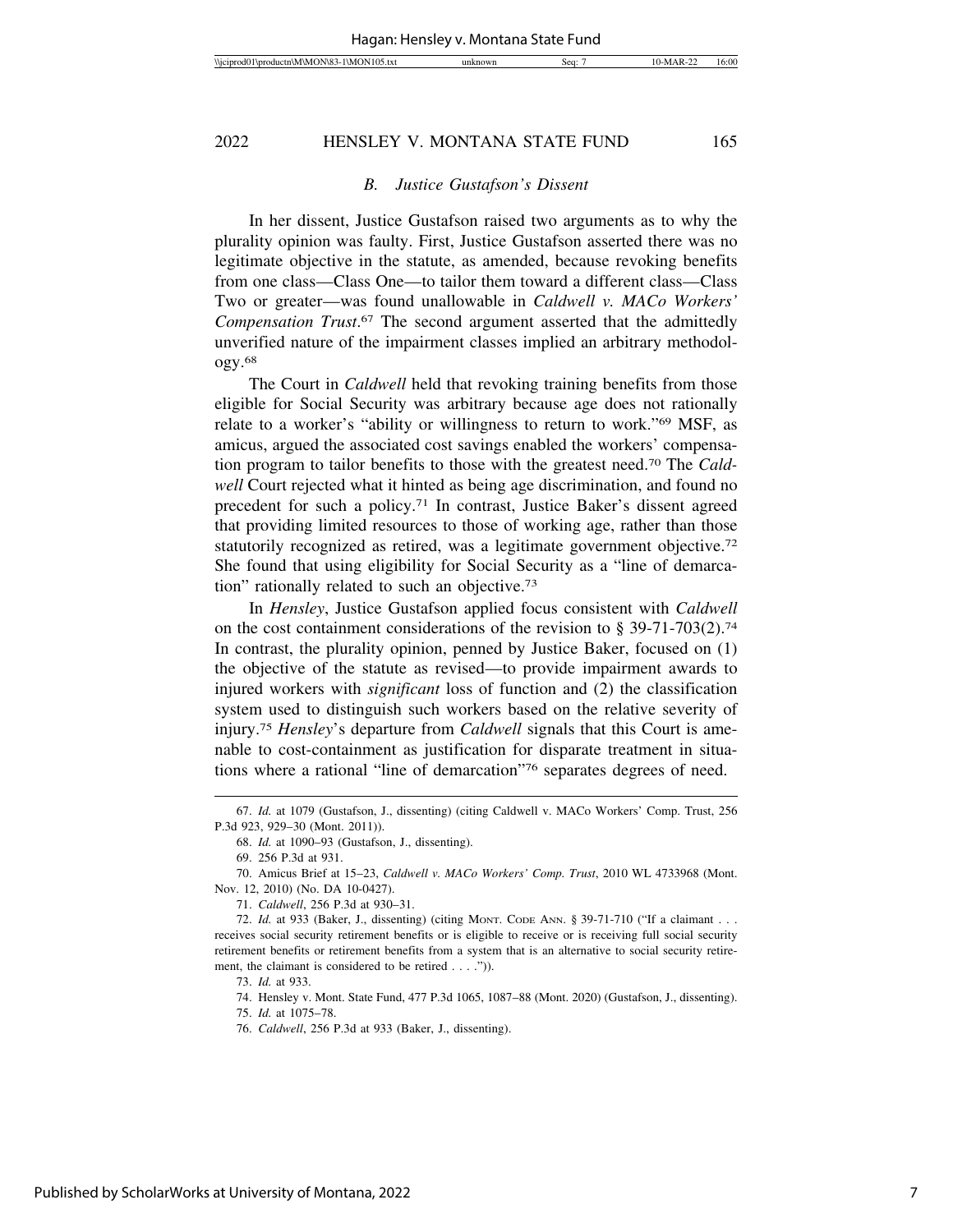Justice Gustafson's dissent also observed that the *Guides* acknowledged its new impairment class system "as yet unverified."77 She argued that if a scientific methodology of classifying injured workers was awaiting validation studies, such a methodology remained arbitrary.78 The law of Montana seeks to protect its citizens from arbitrary government action,79 but how courts define arbitrariness determines a ruling. "The Ninth Circuit commonly adds to the arbitrary and capricious standard some combination of the following: *unsupported by substantial evidence*, *erroneous with respect to a question of law*, and *bad faith*."80 The Montana Supreme Court has held that a classification can be imperfect and still not violate the Equal Protection Clause of the Montana Constitution.81

The *Guides* used in *Hensley* admitted that impairment and disability "are complex concepts that are not yet amenable to evidence-based definition," and the plurality acknowledged that the methodology was "less than precise."82 Justice Gustafson noted that Montana was the only state currently using impairment classes to calculate impairment awards.<sup>83</sup> Notwithstanding the imprecise nature of measuring severity, the plurality was satisfied that the impairment classes evolved from objective medical findings and opined that "[r]ational distinctions may be made with substantially less than mathematical exactitude."84 Ultimately, the Court gave deference to (1) the legislature's presumably *good faith* attempt at tailoring awards to the neediest and (2) the expertise of the American Medical Association, which had enough confidence in the class system to insert it into the sixth edition of the *Guides*. 85

# IV. THE QUID PRO QUO FOUNDATION OF WORKERS' COMPENSATION LAW

The holding of the plurality begs the following question: What remedy do injured workers have when placed in impairment Class One? The case of Gary Stratemeyer may offer clues. On May 4, 1990, Deputy Sheriff Gary Stratemeyer responded to a suicide attempt call near Libby, Montana.<sup>86</sup>

<sup>77.</sup> *Hensley*, 477 P.3d at 1091 (Gustafson, J., dissenting).

<sup>78.</sup> *Id.* at 1091–93.

<sup>79.</sup> Godfrey v. Mont. Fish & Game Comm'n, 631 P.2d 1265, 1267 (Mont. 1981).

<sup>80.</sup> George Lee Flint, Jr., *ERISA: The Arbitrary and Capricious Rule Under Siege*, 39 CATH. U. L. REV. 133, 150 (1989) (citations omitted) (emphasis added).

<sup>81.</sup> Arneson v. State, 864 P.2d 1245 (1993).

<sup>82.</sup> *Hensley*, 477 P.3d at 1077 (quoting AMERICAN MEDICAL ASSOCIATION, GUIDES TO THE EVALU-ATION OF PERMANENT IMPAIRMENT 11 (6th ed. 2007)).

<sup>83.</sup> *Id.* at 1083 (Gustafson, J., dissenting).

<sup>84.</sup> *Id.* at 1077–78 (quoting Ward v. Johnson, 277 P.3d 1216, 1221 (Mont. 2012)).

<sup>85.</sup> *Id.* at 1076–78.

<sup>86.</sup> Stratemeyer v. Lincoln County, 855 P.2d 506, 507 (Mont. 1993) (*Stratemeyer I*).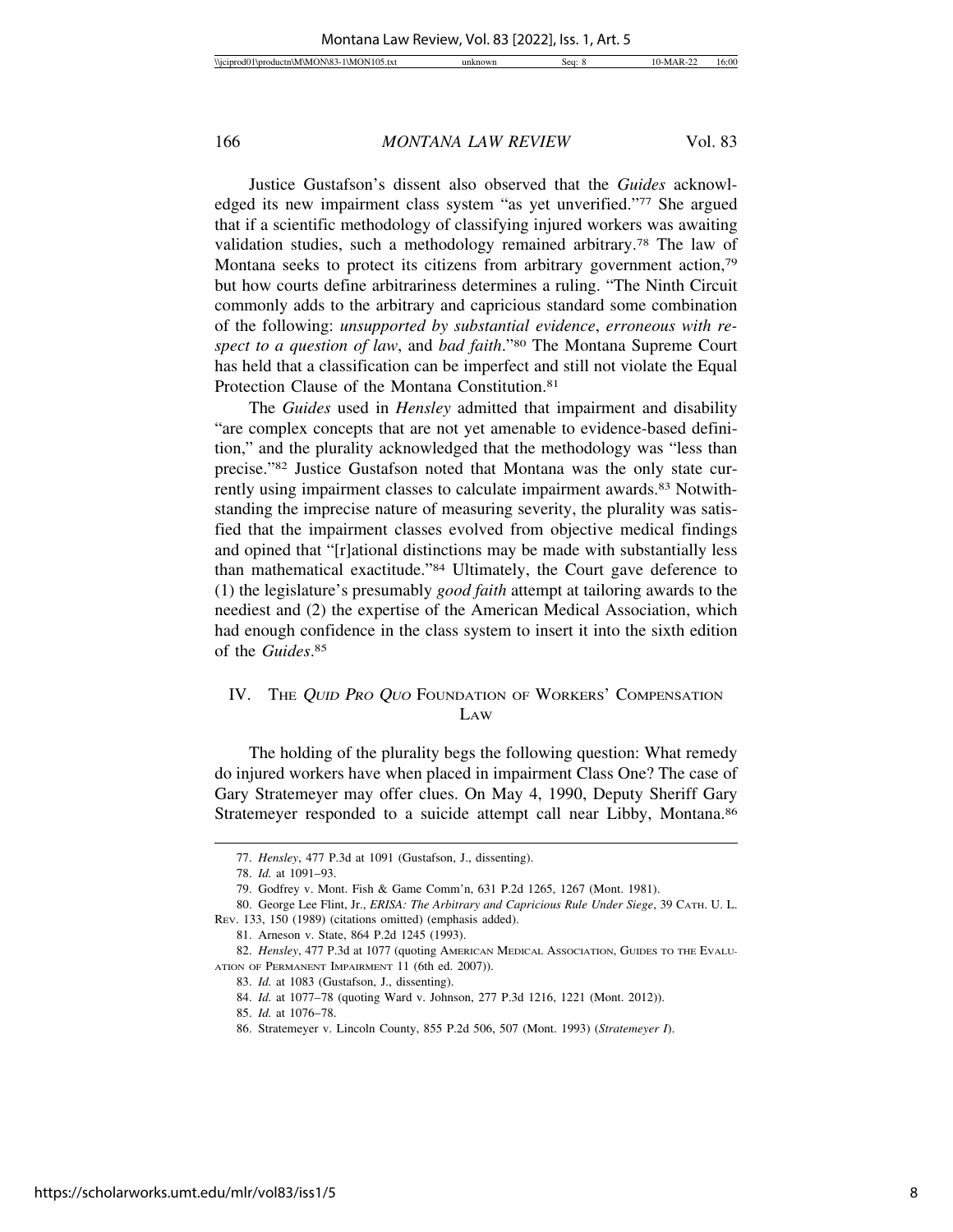When he arrived at the scene, he found a girl who had shot herself in the head being cradled by her father.<sup>87</sup> Deputy Stratemeyer took the girl from her father's arms and attempted to administer CPR.<sup>88</sup> After escorting the ambulance to the hospital, Deputy Stratemeyer learned of the girl's death.89 In the following weeks, Deputy Stratemeyer could not continue working because he was tormented by the memory of tearing the girl from her father's arms in the last moments of her life.90

Because Montana's statutory definition of "injury" contemplates only physical injury,91 benefits of the Act were unavailable to Deputy Stratemeyer for his mental anguish.<sup>92</sup> As a result, he brought a tort action claim against Lincoln County, his former employer, for "failure to train, counsel, and debrief him following the incident."93 Lincoln County attempted to quash the lawsuit on the grounds that the Act was the exclusive remedy for work-related injuries in Montana, a remedy that was unavailable to Stratemeyer in his first cause of action.94 Indeed, the right to sue an employer for injury in Montana does not exist if the employer "provides immediate coverage under the Workmen's Compensation laws."95 However, as discussed in Part II, the exclusive remedy provision of the Act is an essential component of the *quid pro quo* that is its foundation.<sup>96</sup> That *quid pro quo* includes a guaranteed benefit to the worker.<sup>97</sup> Without that *quid pro quo*, the Court in *Stratemeyer II* held there is no exclusive remedy, "and the employer is thus exposed to potential tort liability."98

The holding in *Stratemeyer II* directly applies to Hensley's situation. While unrelated to the plurality's holding in *Hensley*, perhaps the most noteworthy outcome of the statutory revision is the erosion to workers' compensation's exclusive remedy. Justice Sandefur's dissent cautions that excluding one class of injured parties must be considered against the promise of the *quid pro quo*. 99 In this sense, the promise fails because one part of the *quid pro quo* is to guarantee payment for all physical injuries, including

<sup>87.</sup> *Id.* at 507–08.

<sup>88.</sup> *Id.* at 508.

<sup>89.</sup> *Id.*

<sup>90.</sup> Stratemeyer v. Lincoln County, 915 P.2d 175, 176–77 (Mont. 1996) (*Stratemeyer II*); *Stratemeyer I*, 855 P.2d at 508.

<sup>91.</sup> MONT. CODE ANN. § 39-71-119 (2019).

<sup>92.</sup> *Stratemeyer I*, 855 P.2d at 509.

<sup>93.</sup> *Stratemeyer II*, 915 P.2d at 176–77.

<sup>94.</sup> *Id.* at 179–80; *Stratemeyer I*, 855 P.2d at 509.

<sup>95.</sup> MONT. CONST. art. II, § 16.

<sup>96.</sup> *See supra* Part II.

<sup>97.</sup> *Stratemeyer II*, 915 P.2d at 179.

<sup>98.</sup> *Id.* at 180.

<sup>99.</sup> Hensley v. Mont. State Fund, 477 P.3d 1065, 1097 (Mont. 2020) (Sandefur, J., dissenting).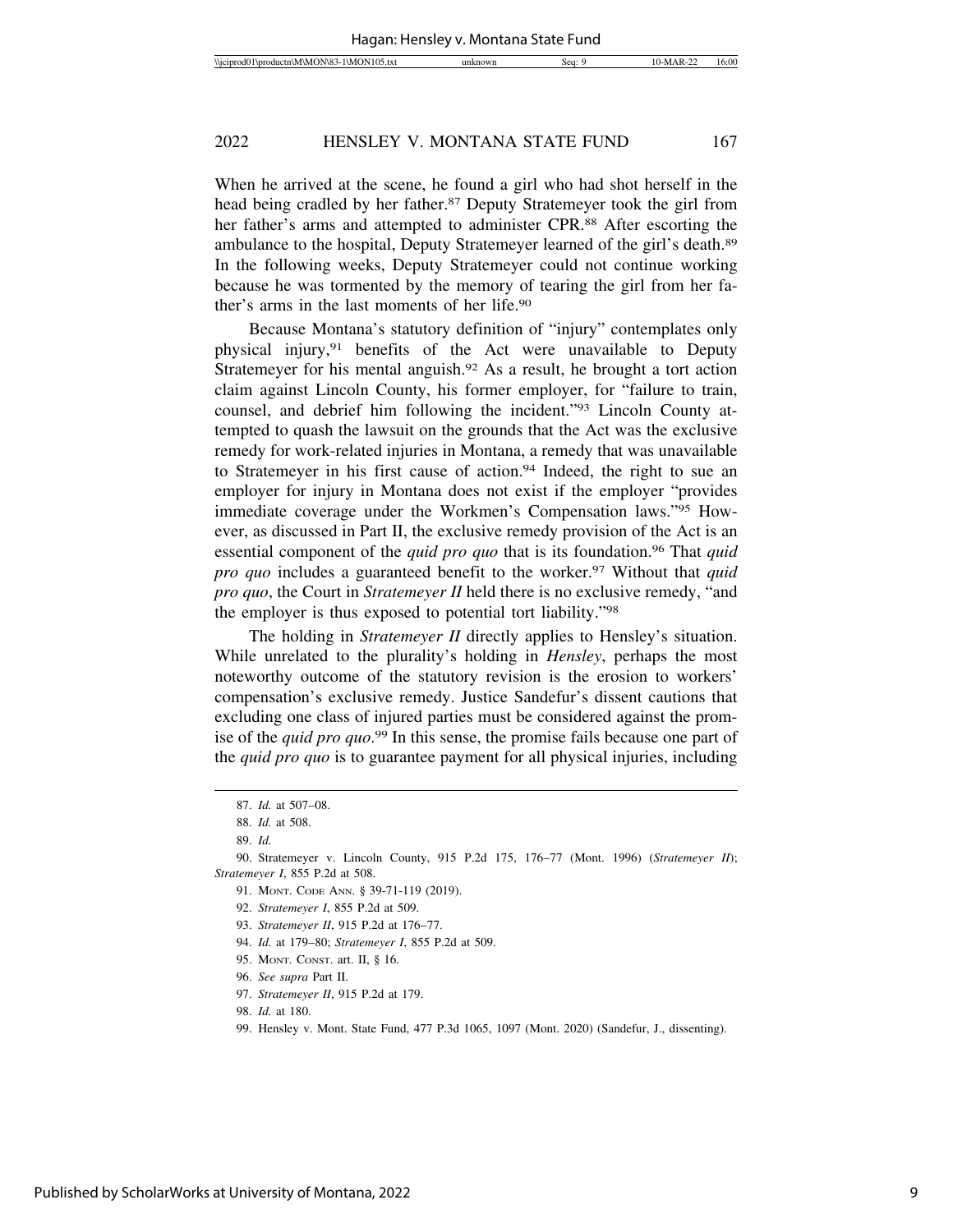those that would fall under impairment Class One.100 Hensley, however, did not raise this issue on appeal.101 As Justice Shea quips in his special concurrence, "[t]he only one to make that argument in this case is Justice Sandefur."102 The Court will not "consider new arguments or legal theories ... on appeal."<sup>103</sup> Therefore, the Court could not consider the argument.<sup>104</sup> In *Stratemeyer II*, the Court held that because workers with mental injuries were outside the boundaries of the Act, a tort action remedy was available against the employer.105 As a consequence of the *Hensley* plurality affirming § 39-71-703(2) and its placement of impairment Class One workers outside the boundaries of the Act, it follows that tort action claims are now available to them for the functional loss suffered due to their workplace injuries. Should the courts deny employees their right to an employer tort suit for impairment Class One injuries, a conflict arises where citizens are both barred a remedy within the Act and simultaneously barred from tort actions against employers who provide coverage under the Act.106 The slippery slope suggested here is that each time the legislature removes a benefit for cost-containment purposes, the due process for workplace injury becomes more piecemeal and less exclusive until the purpose of workers' compensation insurance becomes moot. Justice Shea's special concurrence, likely in recognition of these consequences of the statute, appeared to invite the *quid pro quo* argument to the Court, and virtually vouched for its success.107

For now, injured employees will absorb the costs of Class One impairment awards. The injustice decried in Justice Sandefur's dissent,108 Justice Gustafson's dissent,<sup>109</sup> and the appellant's brief<sup>110</sup> is that cost-savings are being recognized at the expense of those in impairment Class One. Justice Gustafson noted the prediction that the impairment award eligibility change

103. *Id.*

<sup>100.</sup> *Id.* at 1100.

<sup>101.</sup> Appellant's Brief, *supra* note 45, at 3, 5, 26–27. **R**

<sup>102.</sup> *Hensley*, 477 P.3d at 1079 (Shea, J., specially concurring).

<sup>104.</sup> *Id.*

<sup>105. 915</sup> P.2d 175, 179–80 (Mont. 1996) (*Stratemeyer II*).

<sup>106.</sup> *See* MONT. CONST. art. II, § 16 (stating "No person shall be deprived of this full legal redress for injury incurred in employment for which another person may be liable *except as to fellow employees and his immediate employer who hired him if such immediate employer provides coverage under the Workmen's Compensation Laws of this state*.") (emphasis added).

<sup>107.</sup> *Hensley*, 477 P.3d at 1079 (Shea, J., specially concurring) ("Considering only the arguments as they were presented to the Workers Compensation Court and to this Court, I agree with the Court's ultimate conclusion that, in this particular case, Hensley has not met her burden of demonstrating that § 39-71-703(2), MCA, violates equal protection. I therefore concur in the result affirming the WCC.").

<sup>108.</sup> *Id.* at 1100 (Sandefur, J., dissenting).

<sup>109.</sup> *Id.* at 1087 (Gustafson, J., dissenting).

<sup>110.</sup> Appellant's Brief, *supra* note 45, at 31 (impairment class is a "cost–cutting carrot"). **R**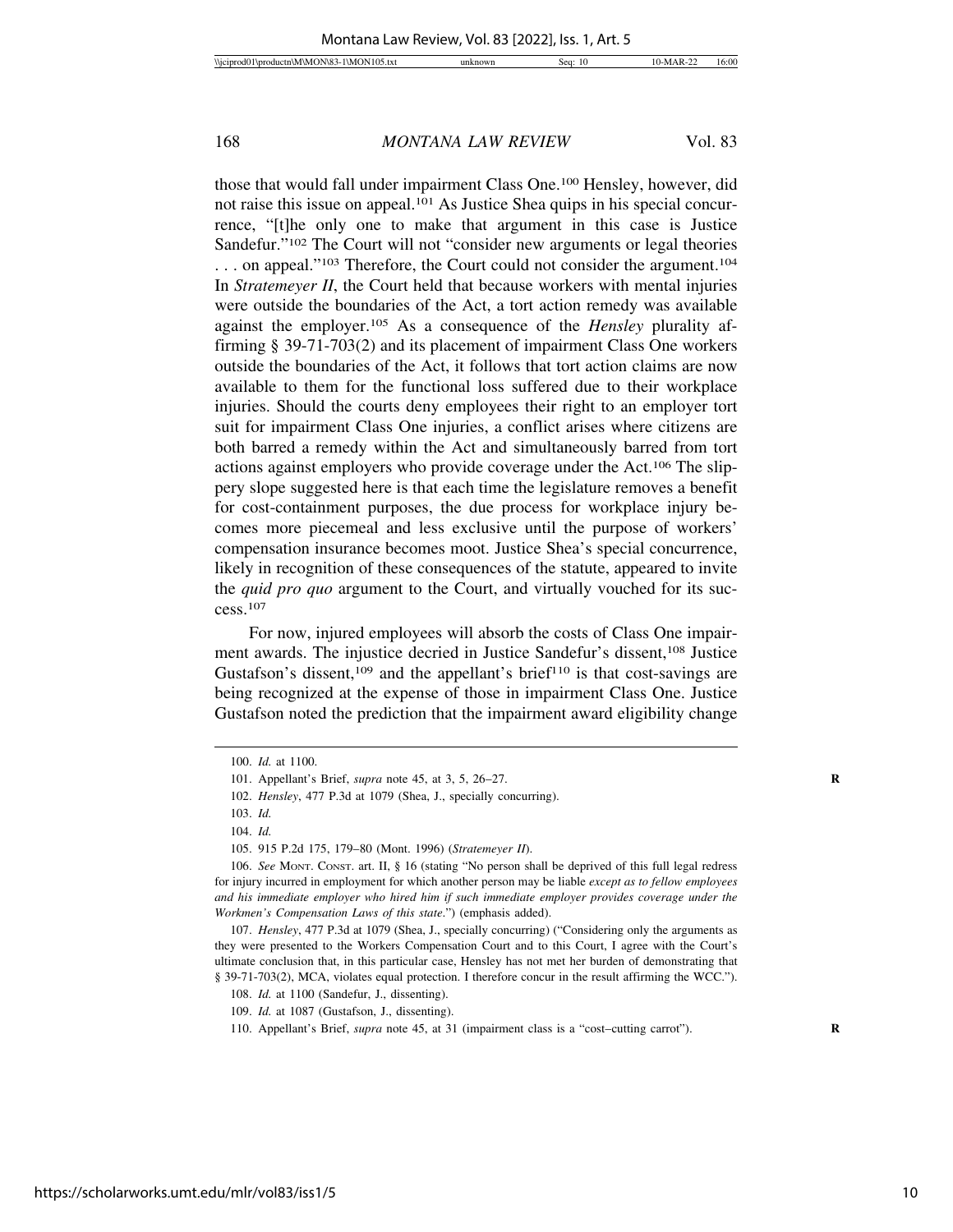would realize a cost-savings of \$8 million per annum.<sup>111</sup> The fiscal note for House Bill 334—the bill that added impairment Class of Two or greater to the eligibility criteria—noted that "approximately 1,600 of the 3,000 injured workers per year who receive an impairment rating less than Class Two but have no wage loss would no longer receive an impairment award."112 Susan Hensley's predicted impairment award, but for the eligibility change, was \$5,192.113 Multiplying the estimated number of workers affected by the change (1,600) by Hensley's lost award (\$5,000) arrives at the same cost-savings estimate the fiscal note anticipated: eight million dollars per annum. These savings do not exist in a vacuum. They come in the form of 1,600 people like Susan Hensley, who suffered a "glenoid labral tear of her left shoulder"114 and a permanent, uncompensated loss of function in her body due to a workplace injury.115 By recognizing the distinct loss associated with permanent whole person impairment but denying a remedy for such a loss, the Act shifts the cost of such injuries on to the very employees that are injured. Montana workers' compensation lawyers should note their clients' impairment class, as a potentially lucrative replacement source of compensation may now be available in the form of tort actions against employers.

The balance of cost-savings is accomplished by shifting costs of impairment awards from being applied evenly across all employers (in the form of insurance premiums) to the employers who have a litigious injured worker with an impairment Class One (in the form of settlement or damages). Deputy Stratemeyer brought a claim against Lincoln County when he was ineligible for workers' compensation for his mental injury.<sup>116</sup> The very existence of *Hensley* proves that some injured workers with no wage loss, and an impairment Class One, will bring a claim to exact their remedy. Employers with impairment Class One lawsuits will find themselves paying workers' compensation insurance premiums plus the very legal costs, settlements, and damages the Act is supposed to protect them from, while other employers benefit from the associated cost-savings. For this reason, a *quid pro quo* argument brought to the Court by an employer is just as likely.

<sup>111.</sup> *Hensley*, 477 P.3d at 1088 (Gustafson, J., dissenting).

<sup>112.</sup> MONT. STATE FUND, GENERALLY REVISE WORKERS' COMPENSATION, H.R. FISCAL NOTE NO. HB 334, at 4 (Mont. 2011).

<sup>113.</sup> *Hensley*, 477 P.3d at 1080 (Gustafson, J., dissenting).

<sup>114.</sup> *Id.* at 1069.

<sup>115.</sup> *Id.* at 1080 (Gustafson, J., dissenting).

<sup>116.</sup> Stratemeyer v. Lincoln County, 915 P.2d 175, 176–77 (Mont. 1996) (*Stratemeyer II*).